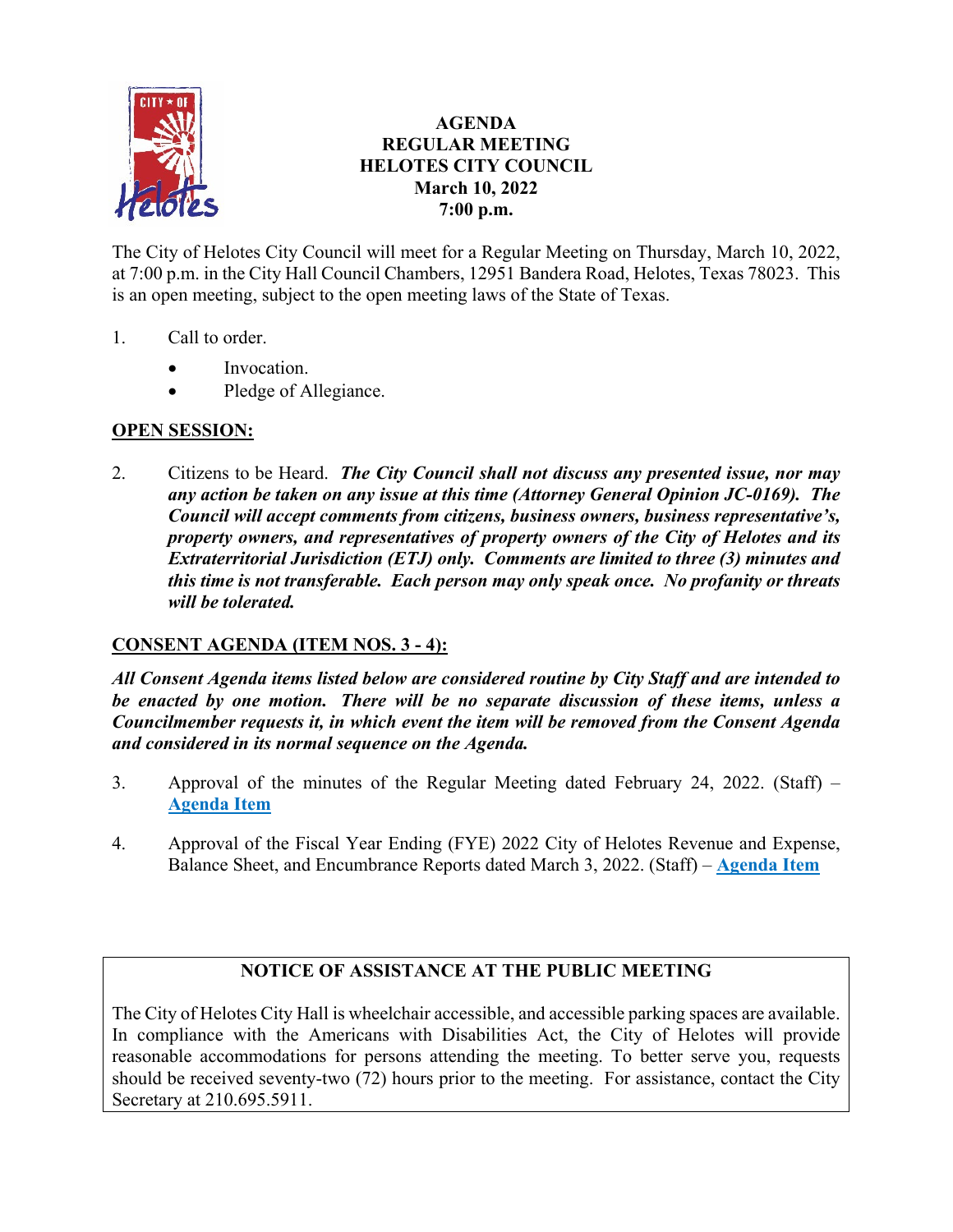### **MAYOR'S REPORT:**

- 5. Updates on the following: (Mayor Whitehead)
	- Update on the revised Joint Use Agreement regarding *MarketPlace at Old Town Helotes*.
	- Registration for the 55<sup>th</sup> Annual Helotes Cornyval Parade being held on Saturday, April 30, 2022; and
	- Recognition of Helotes Police Department Sgt. Donnie Palacios and Officer Eric Noble.

### **ITEMS FOR INDIVIDUAL CONSIDERATION:**

- 6. Discussion of and action on the Fiscal Year Ending (FYE) 2021 Comprehensive Annual Financial Report (CAFR) for the City of Helotes and the City of Helotes Economic Development Corporation. (Armstrong, Vaughan, & Associates, P.C., City Auditor) – **[Agenda Item](https://helotes-tx.gov/wp-content/uploads/2022/03/6-Audit-FYE-2021.pdf)**
- 7. Discussion of and action on a Resolution of the City Council of the City of Helotes, Texas approving a Solid Waste and Recycle Services Contract between the City of Helotes and C6 Disposal Systems, Inc., for a primary term of five (5) years, with an option to extend for one (1) additional year term; and authorizing the Mayor to negotiate and execute a Contract for said services. (Staff) – **[Agenda Item](https://helotes-tx.gov/wp-content/uploads/2022/03/7-RFP-Solid-Waste.pdf)**
- 8. Discussion of and action on a Resolution of the City Council of the City of Helotes, Texas authorizing the closure of portions of Bandera (S.H. 16), Old Bandera, and Scenic Loop Roads during certain hours for the pass through of L'Ètape San Antonio by Tour De France, a ride and race cycling event scheduled to be held on April 10, 2022. (Staff) – **[Agenda](https://helotes-tx.gov/wp-content/uploads/2022/03/8-LEtape-Cycling.pdf) Item**
- 9. Discussion of and action on an Ordinance of the City Council of the City of Helotes, Texas amending portions of Municipal Code of Ordinances Chapter 34 *Environment*, Article III *Outdoor Lighting* and Chapter 66 *Signs* to reinstate the Planning & Zoning Commission as the final authority body on exterior lighting and signage for commercial development. (Staff) – **[Agenda Item](https://helotes-tx.gov/wp-content/uploads/2022/03/9-PZ-Authority.pdf)**

#### **CLOSED SESSION:**

- 10. Closed Session in accordance with Texas Government Code §551.074 *Personnel Matters*. In addition to the matters listed below, any matter scheduled for Open Session may be discussed in Closed Session, as appropriate and authorized by law:
	- §551.074 *Personnel Matters* Discuss the candidate qualifications for the position of City of Helotes Economic Development Corporation Executive Director.

# *Adjourn into Open Session*.